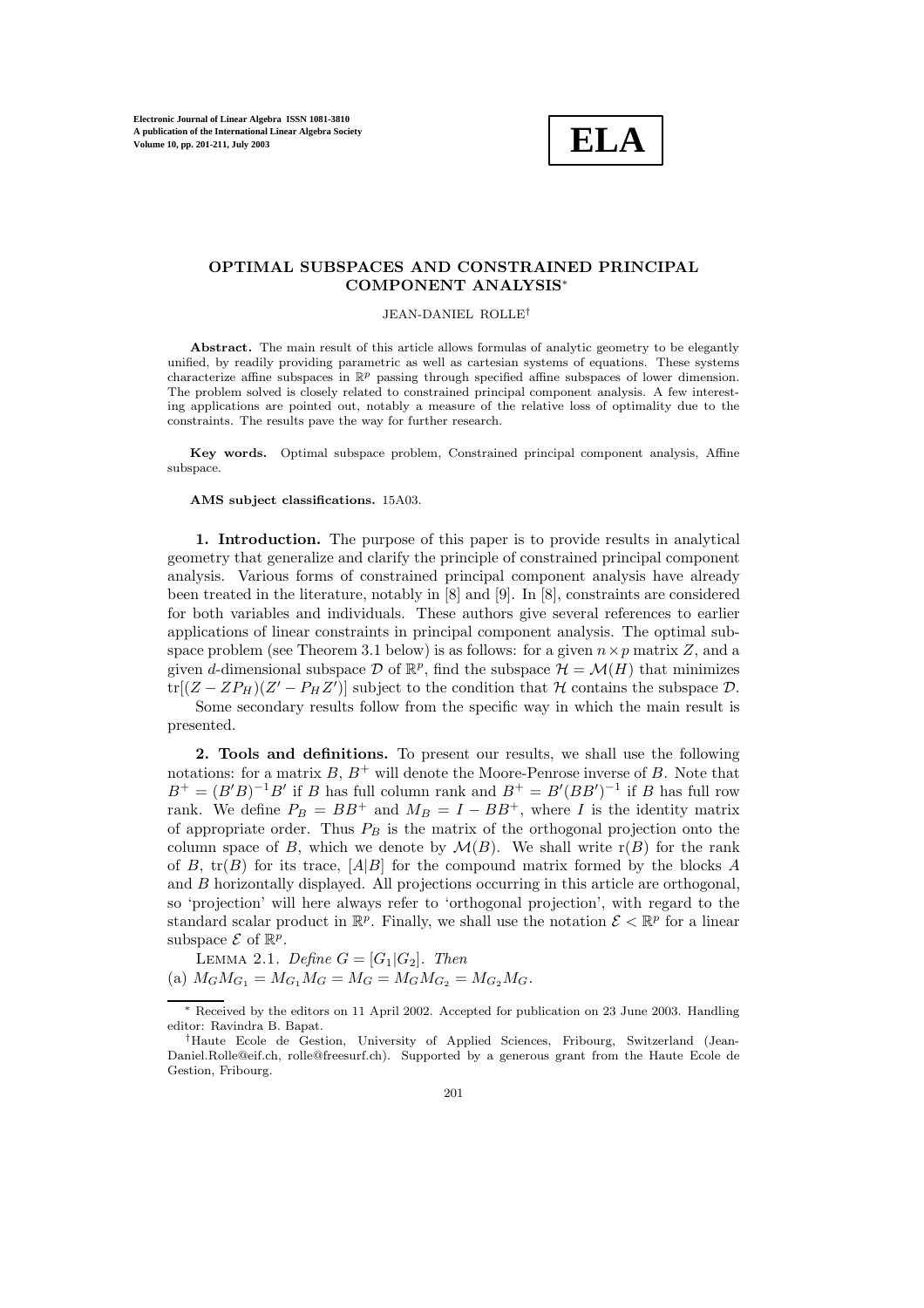**ELA**

- (b)  $P_G P_{G_1} = P_{G_1} P_G = P_{G_1}$  *and*  $P_G P_{G_2} = P_{G_2} P_G = P_{G_2}$ *.*
- (c) *If*  $G_2G_2^+G_1 = 0$ *, then*  $M_{G_1}M_{G_2} = M_G$ *, and*  $r(G) = r(G_1) + r(G_2)$ *.*
- *Proof.* The proof of this lemma appears in [7].  $\square$

DEFINITION 2.2. Let  $\mathcal E$  be a linear subspace in  $\mathbb R^p$ , with  $0 \leq s \leq p$ . We call *affine subspace* of dimension s in  $\mathbb{R}^p$  a subset  $\mathcal{H} = \{c + y; y \in \mathcal{E}\}\$  of  $\mathbb{R}^p$ , where c is a vector of  $\mathbb{R}^p$ . It is convenient to simply write  $\mathcal{H} = c + \mathcal{E}$ .

It should be clear that a linear subspace is also an affine subspace, and that the affine subspaces of dimension 0 are points, those of dimension 1 are lines, etc. We shall be interested later in (orthogonal) projection of vectors of  $\mathbb{R}^p$  onto affine subspaces.

Let Z be a  $n \times p$  matrix (e.g., a matrix of data in multivariate analysis). Denote

by  $z_i'$  the rows of Z, so that  $Z =$  $\sqrt{ }$   $z_1'$ <br> $z_2'$ <br>:  $z'_n$ 1 . The  $z_i$ , of dimension  $p \times 1$ , are therefore

vectors of  $\mathbb{R}^p$ . We shall often refer to p-vectors as 'points' in p-space.

The solution of the optimal subspace problem will be given in parametric form. Lemma 2.3 will allow us to readily obtain the cartesian form of the solution.

LEMMA 2.3. Let v denote a  $p \times q$  matrix of rank q,  $1 \leq q \leq p-1$ . Let w denote a  $p \times (p-q)$  semi-orthogonal matrix (i.e.,  $w'w = I_{p-q}$ ). Moreover, assume that  $w'v = 0$ . *Then*

(2.1) 
$$
\mathcal{M}(v) = \{x \in \mathbb{R}^p; w'x = 0\} \qquad (i.e., \mathcal{M}(v) = \ker(w')).
$$

*Proof.* Lemma 2.3 can be proved using standard linear algebra results.  $\square$ 

Formally, even the case  $q = 0$  and  $q = p$  may be included. If  $q = 0$ , define v as the null vector of dimension  $p \times 1$ . If  $q = 0$ , w is an orthogonal matrix. If  $q = p$ , define w as the null vector of dimension  $p \times 1$ . Let  $c \in \mathbb{R}^p$ . As a corollary of Lemma 2.3, and with the same notations and assumptions, write  $\mathcal{H} = c + \mathcal{M}(v)$  for a q-dimensional affine subspace of  $\mathbb{R}^p$ ,  $0 \le q \le p$ . The set H passes through  $c \in \mathbb{R}^p$ , and has direction  $\mathcal{M}(v)$ . This is the *parametric* form of  $\mathcal{H}$ . Lemma 2.3 tells us that

(2.2) 
$$
\mathcal{H} = \{x \in \mathbb{R}^p; w'(x - c) = 0\}.
$$

We call (2.2) the *cartesian* form of H.

It is useful to recall what is meant by *inertia* and *dispersion*. To this aim, let Z denote a  $n \times p$  matrix. Define

(2.3) 
$$
C = \{ z_i \in \mathbb{R}^p; z'_i = i^{\text{th}} \text{ row of } Z, i = 1, ..., n \}.
$$

For a  $p \times k$  matrix H and for  $c \in \mathbb{R}^p$ , let  $\Delta = c + \mathcal{M}(H)$  denote an affine subspace of dimension r(H) in  $\mathbb{R}^p$ . Let  $p_H$  be the projection onto  $\Delta$  (notice the lower-case letter used for  $p$ ), that is

(2.4) 
$$
p_H(z) = c + P_H(z - c)
$$

for z in  $\mathbb{R}^p$ .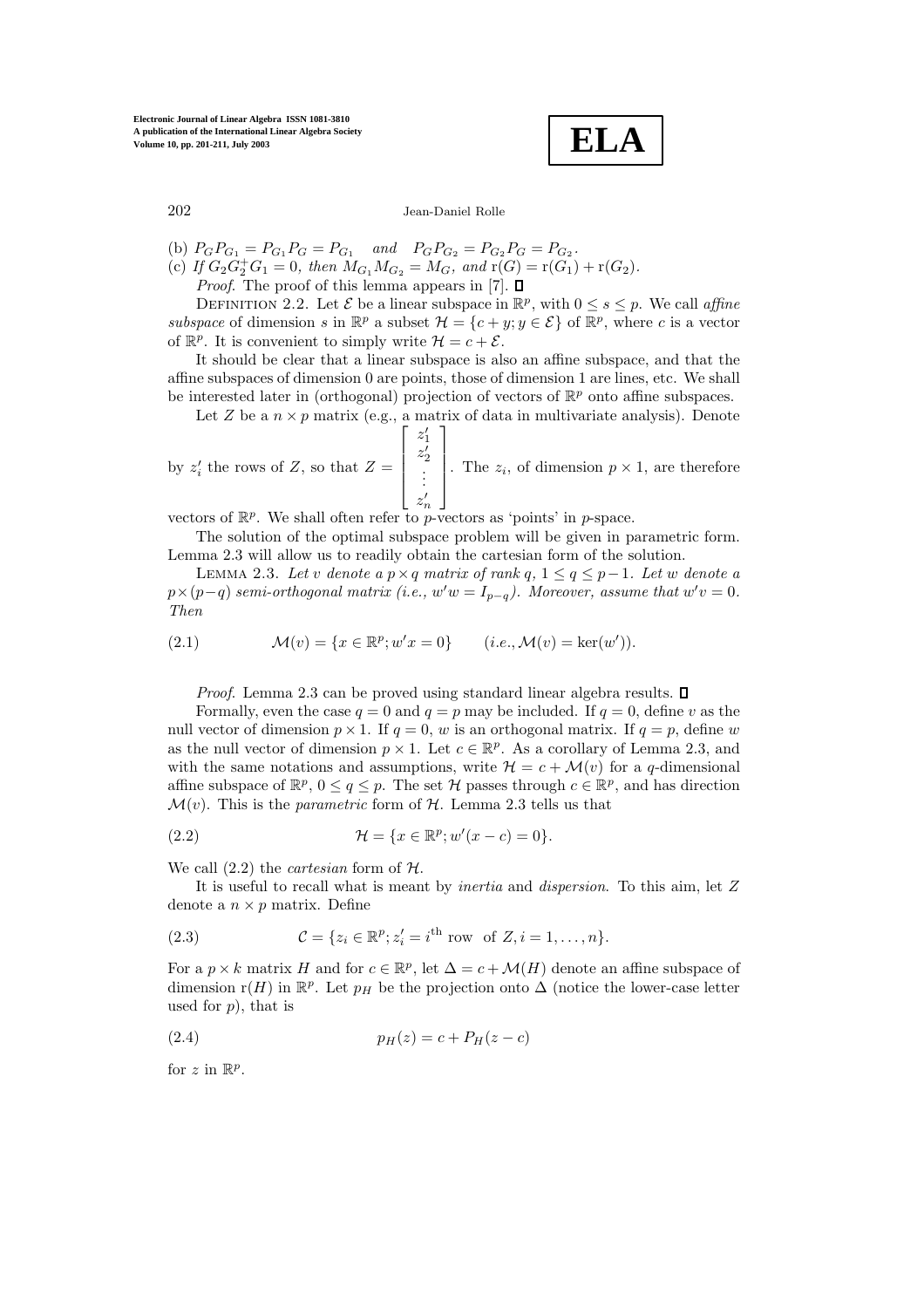

Optimal Subspaces and Constrained Principal Component Analysis 203

DEFINITION 2.4. The *inertia* of  $\mathcal C$  with regard to  $\Delta$  is defined by

(2.5) 
$$
I(C, \Delta) = \frac{1}{n-1} \sum_{i=1}^{n} ||z_i - p_H(z_i)||^2.
$$

If we omit dividing by  $n - 1$  in (2.5), we speak of *dispersion* rather than of *inertia*. Note that when  $r(H) = 0$ ,  $I(C, \Delta)$  in (2.5) is the inertia of C with regard to a point. When  $r(H) = p$ ,  $p_H$  in (2.4) is the identity, i.e.,  $p_H(z) = z$  for all  $z \in \mathbb{R}^p$ .

**3. The main results.** We are now ready to give an important optimization result of geometrical nature, (Theorem 3.1), of which constrained principal component analysis is a direct consequence. Incidentally, note that a corollary of Theorem 3.1 (see the corollary below) allows the elegant solution of classical problems of analytical geometry, such as finding the parametric and cartesian form of the k-dimensional affine subspace of  $\mathbb{R}^p$  passing through  $k+1$  given points, or through specified lines or affine subspaces of dimension smaller than k.

**3.1. Optimal subspace.** As specified in the introduction, the object of Theorem 3.1 is to find the k-dimensional linear subspace  $\mathcal H$  of  $\mathbb{R}^p$  containing a given linear subspace  $\mathcal D$  of lower dimension, where  $\mathcal H$  is such that it is 'as close as possible' to a cloud C of points in p-space, i.e., where the inertia of C with regard to a k-dimensional linear subspace of  $\mathbb{R}^p$  containing  $\mathcal D$  is minimal for  $\mathcal H$ .

THEOREM 3.1. Let  $D$  be a linear d-dimensional subspace of  $\mathbb{R}^p$ ,  $0 \leq d \leq p$ . If  $d \geq 1$ , let  $D = [d_1 | \dots | d_d]$  denote a  $p \times d$  matrix of rank d (a full rank property that *eases the presentation but that can be relaxed), whose columns form a basis of* D*. If*  $d = 0$ , define D as the null vector of dimension  $p \times 1$ . Let Z be the  $n \times p$  matrix  $\sqrt{ }$  $z'_1$ 1

 $\overline{1}$  $\Big| \begin{array}{c} \cdot \\ z'_n \end{array}$ *. . .*  $\vert$ and, for  $M_D = I - P_D$ , define the matrix  $V_D = M_D Z' Z M_D$ , assumed to be

*of rank r. Let* s *be a whole number such that*  $0 \leq s \leq r$ *. If*  $s \geq 1$ *, let*  $\lambda_1 \geq \ldots \geq \lambda_s$ *denote the s largest eigenvalues of*  $V_D$  *(with*  $\lambda_s > \lambda_{s+1}$ *), and let*  $u_1, \ldots, u_s$  *denote orthogonal eigenvectors corresponding to them. Write*  $U = [u_1 | \dots | u_s]$  *for the matrix collecting these vectors. If*  $s = 0$ , define U as the null vector of dimension  $p \times 1$ . *Write*  $H = [U|D]$  *for the matrix formed with the blocks* U *et* D. *Then the linear*  $(s + d)$ -dimensional subspace H of  $\mathbb{R}^p$  containing D, and with respect to which the *inertia of the cloud*  $\mathcal C$  *is minimal, is given by*  $\mathcal H = \mathcal M(H)$ *. Moreover,*  $\mathcal C \subset \mathcal H$  *if and only if*  $s = r$ *.* 

The condition  $\lambda_s > \lambda_{s+1}$  insures unicity of H, and this even though some of the s eigenvalues are multiple. For potential applications in data analysis, the positive eigenvalues will generally be all distinct. This is notably the case (with probability one) when the  $z_i$ 's are realizations of a continuous p-variate distribution.

Besides, notice that the columns of  $H$  are eigenvectors corresponding to the s largest positive eigenvalues, and to d zero eigenvalues of  $V_D$ . Since  $V_D D = 0$ , at least d eigenvalues of  $V_D$  are zero. The columns of U (corresponding to positive eigenvalues) and the columns of D (corresponding to zero eigenvalues) are orthogonal, since  $V_D$ is symmetric, and since for symmetric matrices eigenvectors associated with distinct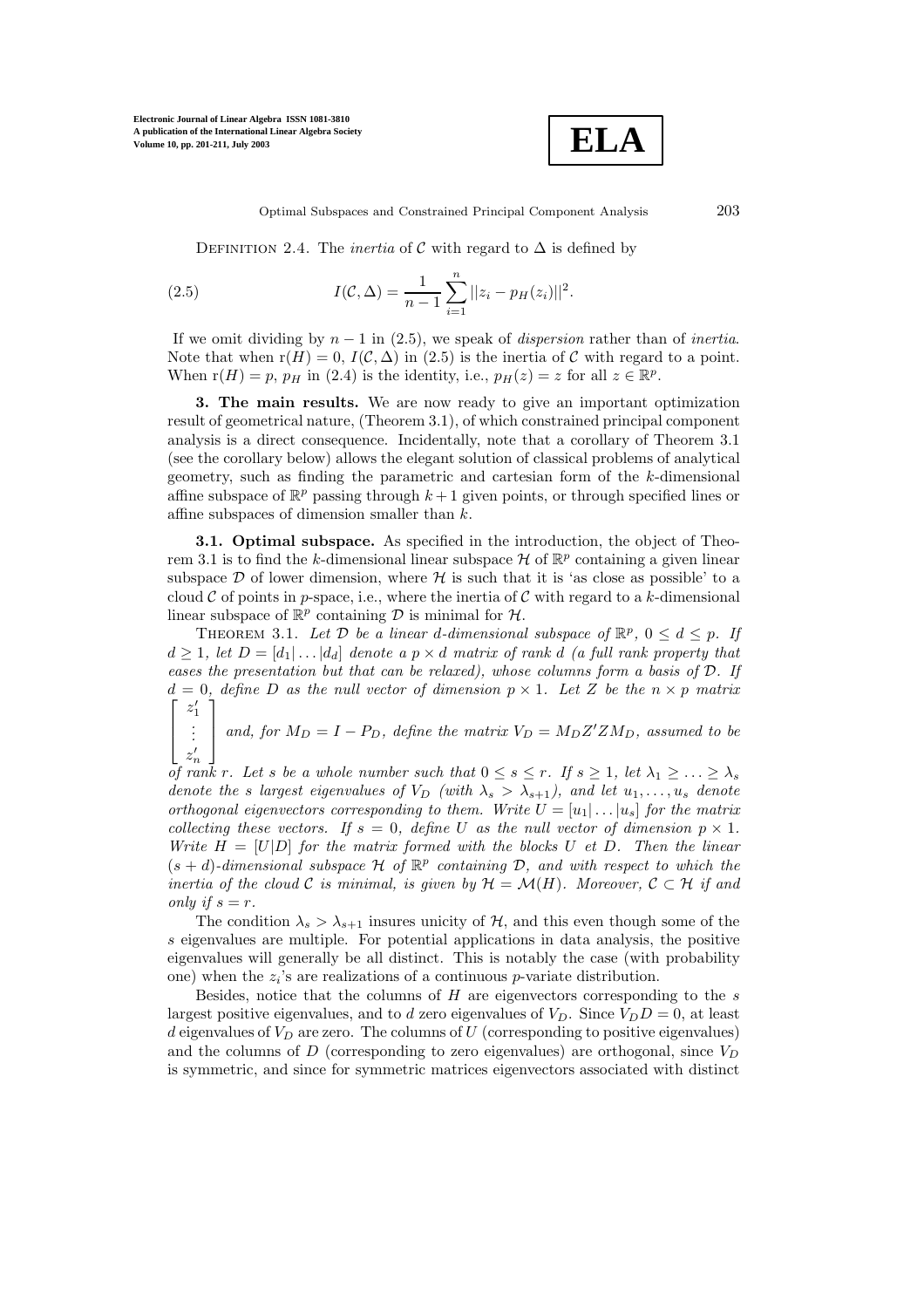

eigenvalues are orthogonal. Note also that the following properties (i)  $\mathcal{C} \subset \mathcal{D}$ , (ii)  $V_D = 0$ , and (iii)  $r = 0$  are equivalent.

Let us give now the proof of Theorem 3.1.

*Proof.* Let  $H = [U|D]$ . Without loss of generality, we can assume that the columns of the  $p \times s$  matrix U are orthonormal and  $U'D = 0$ . The problem is to find such a  $p \times s$  matrix U such that U minimizes  $tr[(Z - ZP_H)(Z' - P_HZ')] = tr[Z(I P_H[Z']$ , where Z is a given  $n \times p$  matrix. Note that since  $U'D = 0$ ,  $P_H = P_D + P_U$ and  $P_D P_U = 0$ , i.e.,  $M_D P_U = P_U$ . Using these properties, we get

(3.1) 
$$
\text{tr}[Z(I - P_H)Z'] = \text{tr}[Z(M_D - P_U)Z'] = \text{tr}[M_D Z'Z] - \text{tr}[P_U Z'Z].
$$

Thus we have to choose U to maximize  $tr[P_U Z'Z]$  subject to  $M_D P_U = P_U$ . However,  $P_U = U U'$  (since  $U'U = I_s$ ) and  $M_D P_U = P_U$  is equivalent to  $M_D U = U$ . Hence

(3.2) 
$$
\operatorname{tr}[P_U Z' Z] = \operatorname{tr}[U' Z' Z U] = \operatorname{tr}[U'M_D Z' Z M_D U],
$$

which is to be maximized subject to  $U'U = I_s$ . It is a standard linear algebra result that this maximum is the sum of the s largest eigenvalues of  $M_D Z' Z M_D$ , and the columns of the maximizing  $U$  are the corresponding eigenvectors. Note that since  $s \le r = r(M_D Z' Z M_D)$ , such a U will also satisfy  $M_D U = U$ .

To show that  $C\subset\mathcal{H}$  if and only if  $s = r$ , note that  $C\subset\mathcal{H}$  if and only if  $Z' = P_H Z'$ , or equivalently,  $M_D Z' = P_U Z'$ . Thus we have to show that  $s = r$  if and only if  $M_D Z' = P_U Z'$ .

Note that when  $r = s$ , the r columns of U are the orthonormal eigenvectors corresponding to the r nonzero eigenvalues of  $V_D$ , where r is also the rank of  $V_D$ . Thus  $s = r$  if and only if  $\mathcal{M}(V_D) = \mathcal{M}(P_U)$ , if and only if  $\mathcal{M}(M_D Z') = \mathcal{M}(P_U)$ , (since  $\mathcal{M}(V_D) = \mathcal{M}(M_D Z'))$ , if and only if  $M_D Z' = P_U M_D Z'$ , if and only if  $M_D Z' = P_U Z'$  (since  $M_D P_U = P_U$ ).

We can conclude " $\mathcal{M}(M_D Z') = \mathcal{M}(P_U)$  if and only if  $M_D Z' = P_U M_D Z''$  since we already know that  $\mathcal{M}(P_U) \subset \mathcal{M}(M_D Z').$ 

Theorem 3.1 can be generalized to the affine subspaces. The object of the corollary thereafter is to find the k-dimensional affine subspace H of  $\mathbb{R}^p$  containing a given affine subspace  $D$  of lower dimension, where  $H$  is such that it is 'as close as possible' to a cloud  $\mathcal{C} = \{z_i \in \mathbb{R}^p; i = 1,\ldots,n\}$ , i.e., where the inertia of  $\mathcal{C}$  with regard to a k-dimensional affine subspace of  $\mathbb{R}^p$  containing  $\mathcal D$  is minimal.

COROLLARY 3.2. Let  $\mathcal{D}$  be a d-dimensional affine subspace of  $\mathbb{R}^p$ ,  $0 \leq d \leq p$ , and let  $d_0$  be any vector of  $D$ . If  $d \geq 1$ , let  $D = [d_1 | \dots | d_d]$  denote a  $p \times d$  matrix of *rank* d *whose columns form a basis for the linear subspace*  $D - d_0$ *. If*  $d = 0$ *, define* D  $\lceil z'_1 - d'_0 \rceil$ 1

*as the null vector of dimension*  $p \times 1$ *. Let* Z *be the*  $n \times p$  *matrix*  $Z =$  $\overline{1}$ *. . .*  $z'_n - d'_0$ *,*

and, for  $M_D = I - P_D$ , define the matrix  $V_D = M_D Z' Z M_D$ , assumed to be of rank r. *Let* s *be a whole number such that*  $0 \leq s \leq r$ *. If*  $s \geq 1$ *, let*  $\lambda_1 \geq \ldots \geq \lambda_s$  *denote the* s *largest eigenvalues of*  $V_D$  *(with*  $\lambda_s > \lambda_{s+1}$ *), and let*  $u_1, \ldots, u_s$  *denote corresponding orthogonal eigenvectors.* Write  $U = [u_1 | \dots | u_s]$  *for the matrix collecting these vectors.*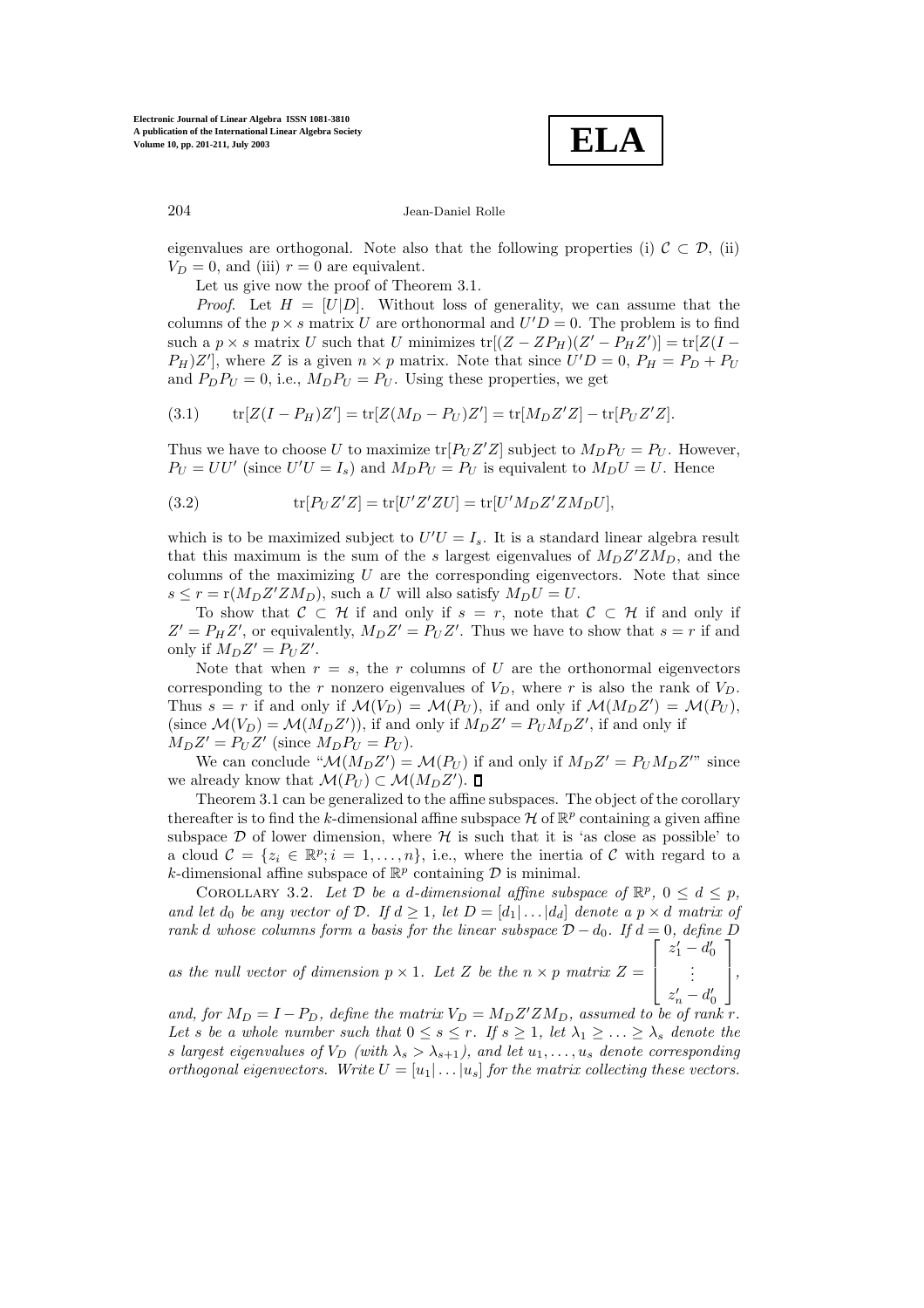

*If*  $s = 0$ *, define* U *as the null vector of dimension*  $p \times 1$ *. Finally, define*  $H = [U|D]$ *, the matrix formed by the blocks* U *and* D. Then the  $(s + d)$ -dimensional affine subspace  $\mathcal H$  *of*  $\mathbb R^p$  *containing*  $\mathcal D$  *and with respect to which the inertia of the cloud*  $\mathcal C$  *is minimal, is given by*  $\mathcal{H} = d_0 + \mathcal{M}(H)$ *. Moreover,*  $\mathcal{C} \subset \mathcal{H}$  *if and only if*  $s = r$ *.* 

*Proof.* A simple line of arguments shows that the choice of  $d_0$  in  $D$  does not matter. The rest of the proof is direct, if one follows the following three steps: (i) perform a rigid translation by removing  $d_0$  from the  $z_i$ 's and from  $D$ , in such a way that the hypotheses of Theorem 3.1 are valid, (ii) apply Theorem 3.1 to find  $\mathcal{M}(H)$ , and (iii) perform the inverse translation by adding  $d_0$  to  $\mathcal{M}(H)$ .  $\Box$  The matrix  $M_D$  in the corollary has rank  $p - d$ . The eigenvalues of  $V_D$ , apart from d zeros, are  $\lambda_1 \geq \ldots \geq \lambda_{p-d}$ . Write  $\eta_1 \geq \ldots \geq \eta_p$  for the eigenvalues of  $Z'Z$ , and  $v_1,\ldots,v_p$ , for corresponding eigenvectors. Then the Poincaré separation theorem (see [5]) implies  $\lambda_j \leq \eta_j$ ,  $j = 1, \ldots, p - d$ . Moreover, it may be readily shown that  $\lambda_i = \eta_i, j = 1, \ldots, p - d$  if  $D = [v_{p-d+1}|v_{p-d+2}| \ldots |v_p].$ 

As a special case, if we set  $\mathcal{D} = {\overline{z}}$  in the corollary, we have  $d = 0$ , and the optimal s-dimensional affine subspace  $\mathcal H$  containing  $\mathcal D$  is generated by the first s principal axes of the (unconstrained) principal component analysis performed on the sample covariance matrix (in fact, we may replace  $Z'Z$  in the corollary by the sample covariance matrix  $C = \frac{Z'Z}{n-1}$  without changing the eigenvectors; only the eigenvalues would be divided by  $n - 1$ ).

The corollary tells us that, as the method completes  $D$  to provide  $H$ , the optimal subspace is always obtained by "adding" another orthogonal eigenvector. That is,  $u_1$ is orthogonal to the columns of the matrix  $D, u_2$  is orthogonal to the columns of D and to  $u_1$ , and so on.

We now give the usual decomposition formula for dispersion, in our framework or space extension.

Decomposition of dispersion:

Lemma 3.3. *Let* Z*,* C*,* D *and* H *be as in Theorem 3.1. Then one has the following identity (decomposition of dispersion):*

(3.3) 
$$
\sum_{i=1}^{n} ||z_i - P_D z_i||^2 = \sum_{i=1}^{n} ||P_H z_i - P_D P_H z_i||^2 + \sum_{i=1}^{n} ||z_i - P_H z_i||^2.
$$

*Proof.* Use similar arguments as in the proof of Theorem 3.1. If we divide each term of (3.3) by  $n-1$ , we have the formula of decomposition of inertia. The left term of  $(3.3)$  is the dispersion of C with regard to D. The second term on the right of (3.3) is the dispersion of C with regard to  $H$ . Let  $\mathcal{C}^*$  denote the cloud obtained by projecting C onto  $H$ . The first term on the right of (3.3) is the dispersion of the cloud  $\mathcal{C}^*$  with regard to  $\mathcal{D}$ ; it measures the part of the inertia of  $\mathcal C$  with regard to  $\mathcal D$ due to the extension of  $D$  to  $H$ . Note that the identity (3.3) is valid whatever linear subspace  $H$  containing  $D$  we take (i.e.,  $H$  is not necessarily the optimal subspace of Theorem 3.1).

Let  $C = \{z_i \in \mathbb{R}^p; i = 1, \ldots, n\}$  denote a cloud of points and, for affine subspaces D and H,  $(\mathcal{D} \subset \mathcal{H})$ , let  $p_D$  and  $p_H$  denote the orthogonal projectors onto D and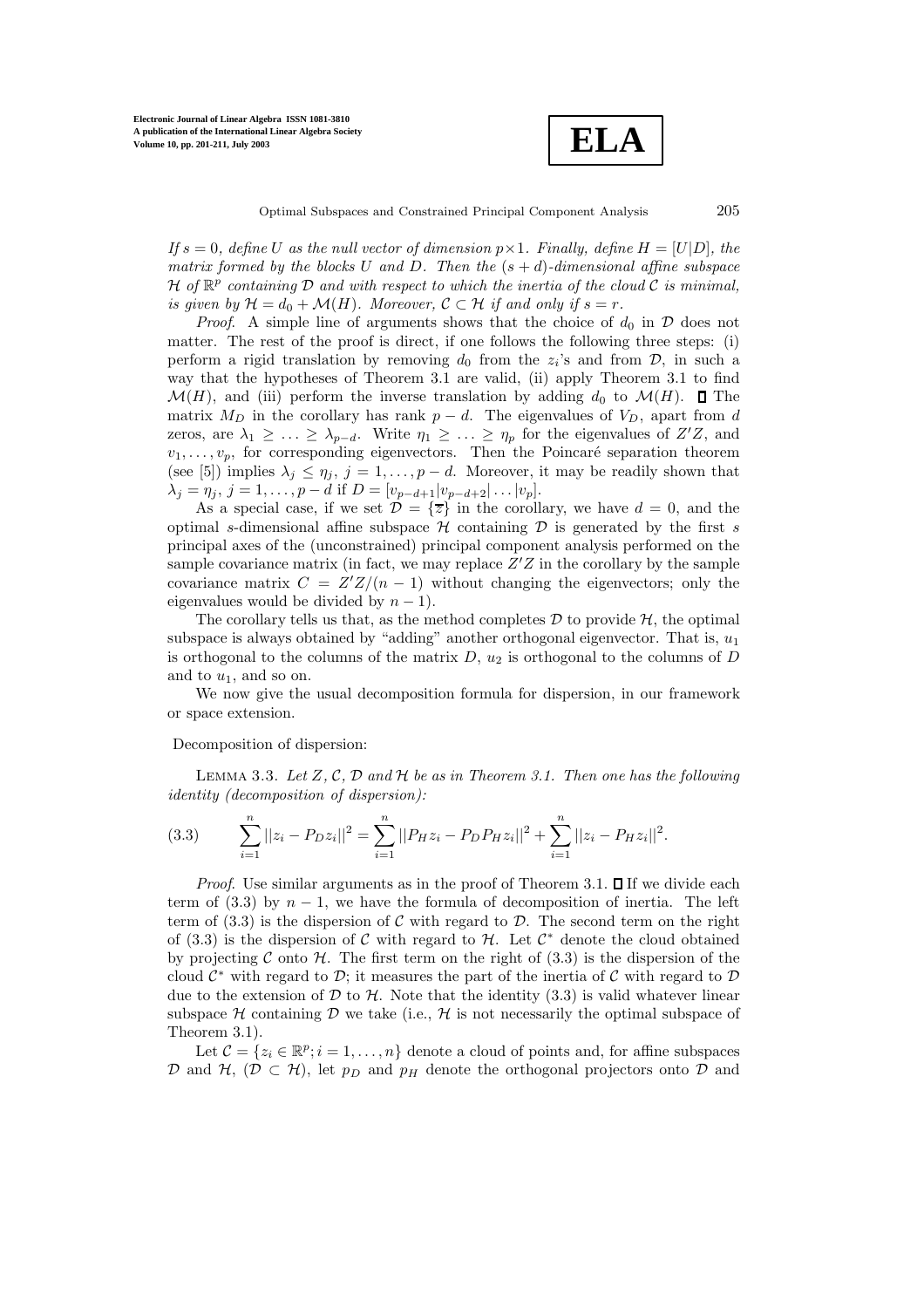**Electronic Journal of Linear Algebra ISSN 1081-3810 A publication of the International Linear Algebra Society Volume 10, pp. 201-211, July 2003**

**ELA**

206 Jean-Daniel Rolle

 $H$ , respectively (for the exact definition of  $p<sub>H</sub>$  or  $p<sub>D</sub>$ , see (2.4)). Then the following identity

$$
(3.4) \quad \sum_{i=1}^{n} ||z_i - p_D(z_i)||^2 = \sum_{i=1}^{n} ||p_H(z_i) - p_D(p_H(z_i))||^2 + \sum_{i=1}^{n} ||z_i - p_H(z_i)||^2
$$

is a direct consequence of (3.3).

**3.2. Application in analytic geometry.** The corollary was not primarily intended for analytic geometry. However, it is general enough to be an interesting tool in this area. To illustrate its potential applications, suppose, for example, that we are interested in finding the parametric (or the cartesian) form of a r-dimensional affine subspace  $\mathcal{H}$  (1  $\leq r \leq p-1$ ) passing through  $d_0 \in \mathbb{R}^p$  and through the set of points  $\mathcal{C} = \{z_1,\ldots,z_r\} \subset \mathbb{R}^p$  (think of a line passing through two points  $(d_0 \text{ and }$  $z_1$ ) in  $\mathbb{R}^p$ , or a plane passing through three points  $(d_0, z_1 \text{ and } z_2)$  in  $\mathbb{R}^p$ ). Let us  $\lceil$ 1

assume that  $r(Z) = r$ , where  $Z =$  $\Big\}$  $z'_1 - d'_0$ <br>:  $z'_r - d'_0$ ; that is,  $d_0, z_1, \ldots, z_r$  generate indeed

an r-dimensional affine subspace. To find  $\mathcal{H}$ , we set  $\mathcal{D} = \{d_0\}$  (i.e.,  $V_D = Z'Z$ ) in the corollary. This implies that the affine subspace of dimension  $r$  passing (exactly) through the  $r + 1$  points  $d_0, z_1, \ldots, z_r$  is

$$
(3.5) \t\t\t \mathcal{H} = d_0 + \mathcal{M}(U),
$$

where the columns of the  $p \times r$  matrix U are orthonormal eigenvectors of  $Z'Z$  associated with the r positive (some of them possibly multiple) eigenvalues of this matrix. Let w be a  $p \times (p - r)$  matrix, whose columns are orthonormal eigenvectors of  $Z'Z$ associated with the zero eigenvalue (of multiplicity  $p - r$ ) of this matrix. Since for a symmetric matrix eigenvectors associated with distinct eigenvalues are orthogonal, we have  $w'U = 0$ . Lemma 2.3 and (2.2) yield the cartesian form of  $\mathcal{H}$ :

(3.6) 
$$
\mathcal{H} = \{x \in \mathbb{R}^p; w'(x - d_0) = 0\}.
$$

Let us illustrate this by two simple examples.

Example 3.4. Our first example concerns the plane analytic geometry. We use (3.5) and (3.6) to give the explicit parametric (resp. cartesian) form of the line passing through points  $P_1 = (x_1, y_1)'$  and  $P_2 = (x_2, y_2)'$ ,  $P_1 \neq P_2$ . Setting  $d_0 = P_1$ and  $Z = P'_2 - d'_0$  yields, by spectral decomposition of  $Z'Z$ ,

 $U = ((x_1 - x_2)/(y_1 - y_2), 1)'$  and  $w = ((y_2 - y_1)/(x_1 - x_2), 1)'$ . From (3.5), the parametric form of the line is

(3.7) 
$$
\mathcal{H} = \begin{pmatrix} x_1 \\ y_1 \end{pmatrix} + \alpha \begin{pmatrix} \frac{x_1 - x_2}{y_1 - y_2} \\ 1 \end{pmatrix}, \quad \alpha \in \mathbb{R},
$$

whereas from (3.6), the cartesian form of the line is

(3.8) 
$$
\mathcal{H} = \left\{ \begin{pmatrix} x \\ y \end{pmatrix} \in \mathbb{R}^2; \ \frac{y_2 - y_1}{x_1 - x_2}(x - x_1) + (y - y_1) = 0 \right\}.
$$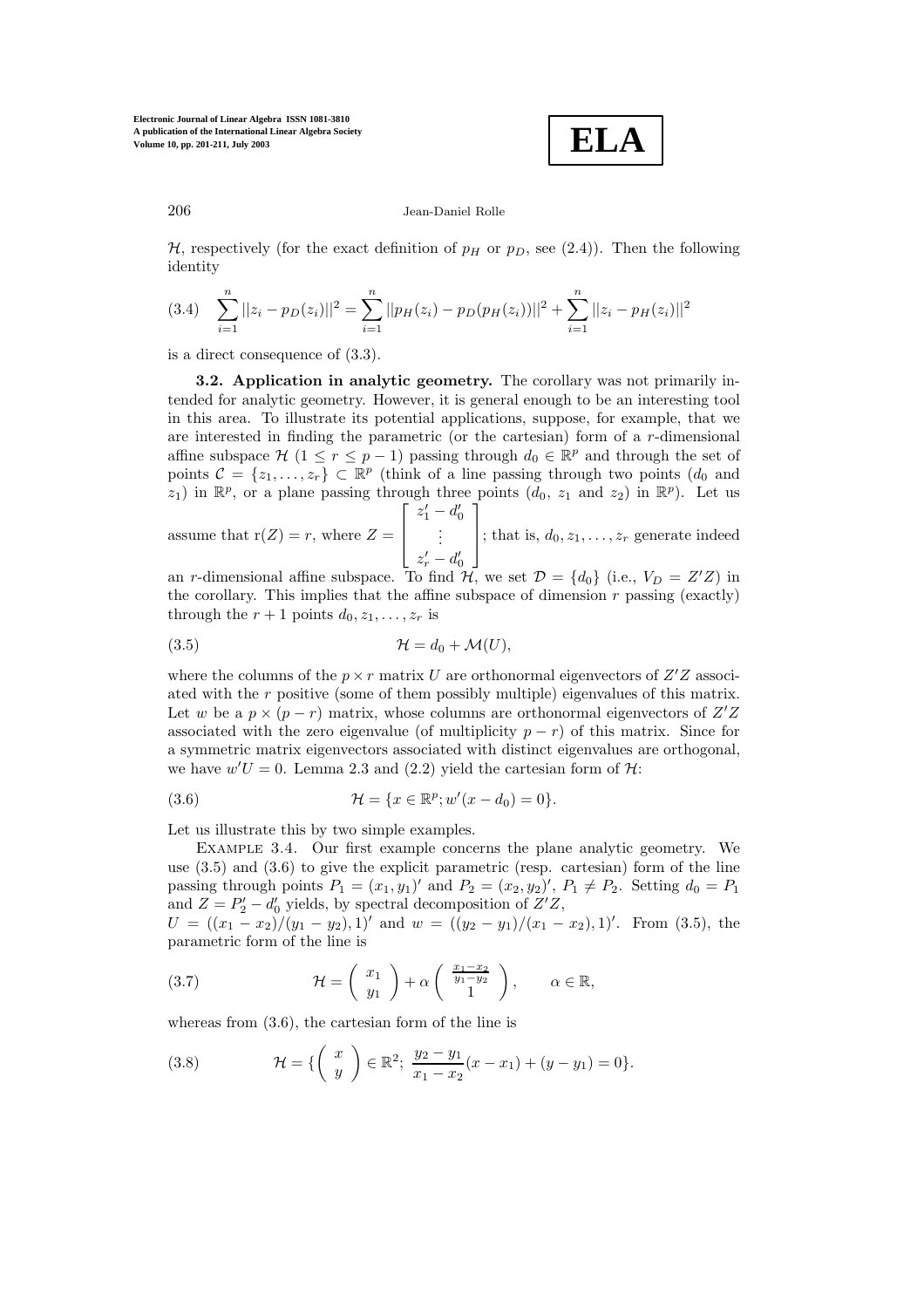

Example 3.5. Our second example concerns the solid analytic geometry) We use (3.6) to give the cartesian form of the plane passing through points  $P_1 = (x_1, y_1, z_1)'$ ,  $P_2 = (x_2, y_2, z_2)'$  and  $P_3 = (x_3, y_3, z_3)'$ . Setting  $d_0 = P_1$  and  $Z = \left( \begin{array}{c} P_2' - d_0' \ P_3' - d_0' \end{array} \right)$  yields

(3.9) 
$$
w = \begin{bmatrix} (z_3 - z_1)(y_2 - y_1) - (z_2 - z_1)(y_3 - y_1) \\ (x_3 - x_1)(z_2 - z_1) - (z_3 - z_1)(x_2 - x_1) \\ (x_2 - x_1)(y_3 - y_1) - (x_3 - x_1)(y_2 - y_1) \end{bmatrix},
$$

and the cartesian form of the plane is

(3.10) 
$$
\mathcal{H} = \left\{ \begin{pmatrix} x \\ y \\ z \end{pmatrix} \in \mathbb{R}^3; w' \begin{pmatrix} x - x_1 \\ y - y_1 \\ z - z_1 \end{pmatrix} = 0 \right\}.
$$

**3.3. Application in statistics.** Let  $\overline{z} = \sum z_i/n$  be the mean of the  $z_i$ 's (the latter being as in the corollary). When  $\overline{z} \in \mathcal{D}$  is assumed, the corollary may be seen as a *sample* version of a constrained principal component analysis. In this section, we complete the picture by considering the question at the *population* level.

Although geometric by nature, the corollary has natural developments in multivariate statistics. Let X denote a p-variate random vector with mathematical expectation  $E(X) = \mu$  and covariance matrix  $cov(X) = \Psi$  (i.e., existence of second moments is assumed). Let D be an affine subspace of dimension d in  $\mathbb{R}^p$ ,  $0 \leq d \leq p$ , and let  $d_0$  be any vector of D. If  $d \geq 1$ , let  $D = [d_1 | ... | d_d]$  denote a  $p \times d$  matrix of rank d whose columns form a basis for the linear subspace  $\mathcal{D} - d_0$ . If  $d = 0$ , define D as the null vector of dimension  $p \times 1$ . In the following, we assume that  $\mu \in \mathcal{D}$ . Define the matrix

$$
(3.11) \t\t V_D = M_D \Psi M_D.
$$

Assume that the rank of  $V_D$  is r, and let s be an integer such that  $0 \leq s \leq r$ . If  $s \geq 1$ , write  $\lambda_1 \geq \ldots \geq \lambda_s$  for the s largest eigenvalues of  $V_D$ , assuming moreover  $\lambda_s > \lambda_{s+1}$ (this will ensure that  $\mathcal{M}(H)$  and  $P_H$  below are unique), and write  $u_1,\ldots,u_s$  for orthonormal eigenvectors associated with  $\lambda_1 \geq \ldots \geq \lambda_s$ . Collect these vectors in the matrix  $U = [u_1, \ldots, u_s]$ . If  $s = 0$ , define U as the null vector of dimension  $p \times 1$ . Let  $H = [U|D]$  denote the matrix formed by the blocks U and D. For  $d_0 \in \mathcal{D}$ , the projection of X onto the affine subspace  $\mathcal{H} = d_0 + \mathcal{M}(H)$  is given by

(3.12) 
$$
Y = d_0 + P_H(X - d_0).
$$

Importantly, note that Y does not depend on  $d_0$ . As by assumption  $\mu \in \mathcal{D}$ , we can define without loss of generality

(3.13) 
$$
Y = \mu + P_H(X - \mu).
$$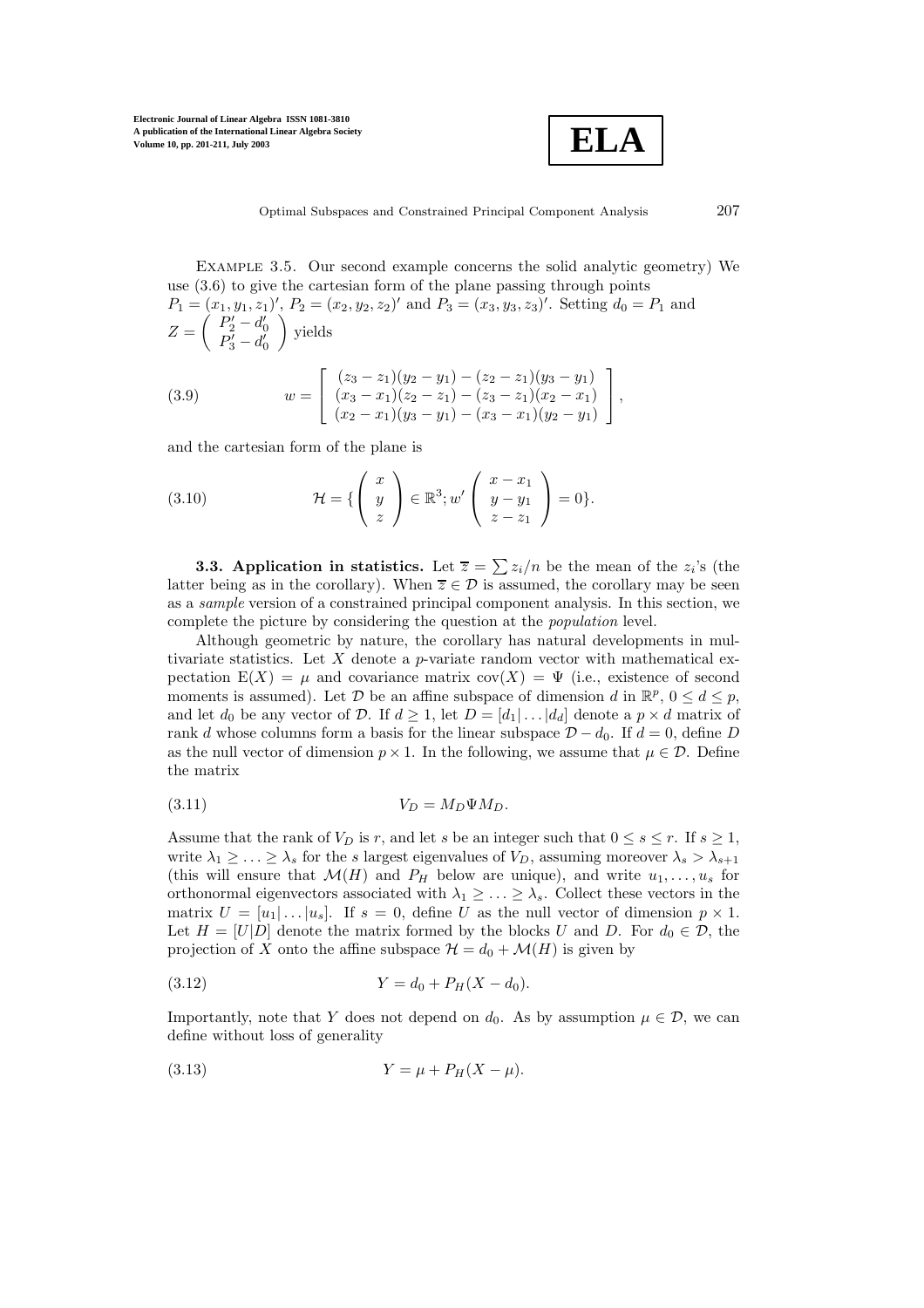**ELA**

To emphasize the fact that  $Y$  is the projection of  $X$  onto an affine subspace of dimension  $s + d$ , we will write  $Y_{(s+d)}$  instead of Y.

DEFINITION 3.6. We call  $Y_{(s+d)}$  *the*  $(s+d)$ -dimensional constrained principal *component approximation* of X. One has  $E(Y_{(s+d)}) = \mu$ , and  $Cov(Y_{(s+d)}) = P_H \Psi P_H$ . Special cases: 1. The p-dimensional constrained principal approximation of  $X$  is  $X$ itself. 2. If  $\mathcal{D} = {\mu}$ , then  $d = 0$ , and the random vector

(3.14) 
$$
Y_{(s)} = \mu + P_U(X - \mu)
$$

is called the s-*dimensional principal component approximation* of X, see [1].

We will now show the optimality of  $Y_{(s+d)}$  in terms of the so-called mean squared difference.

DEFINITION 3.7. Let X and Y denote two jointly distributed, p-variate random vectors. Then the *mean squared difference* between X and Y is defined by

(3.15) 
$$
MSD(X, Y) = E(||X - Y||^2).
$$

Theorem 3.8. *Let* X *denote a* p*-variate random vector with mathematical expectation*  $E(X) = \mu$ *. Let*  $\mathcal{D} = \mu + \mathcal{M}(D)$  *denote an affine subspace of dimension* d in  $\mathbb{R}^p$ , with  $0 \leq d \leq p$ . Suppose that  $cov(X) = \Psi$  exists, and define the matrix  $V_D = M_D \Psi M_D$ , that is assumed of rank r. Let s be an integer such that  $0 \leq s \leq r$ , *and let the* p*-variate random vector* Y *denote the projection of* X *onto an affine subspace of dimension*  $s + d$  *containing*  $D$ *. Then*  $Y_{(s+d)}$  *is optimal in the sense that* 

(3.16) 
$$
MSD(X, Y_{(s+d)}) \leq MSD(X, Y)
$$

*for all* Y *.*

*Proof.* Since Y is a projection of X onto an affine subspace  $H$ , say, and since  $\mu \in \mathcal{D} \subset \mathcal{H}$ , Y can be written  $Y = \mu + P_H(X - \mu)$ , where  $H = [U_{p \times s} | D_{p \times d}]$  (recall that D is a given matrix). Then  $\text{MSD}(X, Y) = \text{E}(||X - Y||^2)$  $=$  E(||X –  $\mu$  –  $P_H(X - \mu)||^2$ ) = E(||M<sub>H</sub>(X –  $\mu$ )||<sup>2</sup>) = E[(X –  $\mu$ )'M<sub>H</sub>(X –  $\mu$ )] =  $E[tr(X - \mu)'M_H(X - \mu)] = tr(M_H\Psi)$ . It is easy to show (using Theorem 3.1 that

 $\overline{\text{MSD}}(X,Y)$  is minimal for  $H = [U^*|D]$ , where the columns  $u_1^*, \ldots, u_s^*$  of  $U^*$  are orthonormal eigenvectors associated with the eigenvalues  $\lambda_1 \geq \ldots \geq \lambda_s$  of the matrix  $V_D = M_D \Psi M_D$ . This means that  $MSD(X, Y)$  is minimal for  $Y = Y_{(s+d)}$ .  $\Box$ 

In the rest of this section, we make further assumptions for expositional convenience only (these assumptions can be easily lifted). Consider  $V_D = M_D \Psi M_D$ . First, assume that  $r(\Psi) = p$ . Therefore  $r(V_D) \leq p - d$ . Moreover, we assume that  $r(V_D) = p - d$ . Define

$$
(3.17) \t\t\t H = [U|D],
$$

where U is the  $p \times (p - d)$  matrix whose columns  $u_1, \ldots, u_{p-d}$  are orthonormal eigenvectors associated with the positive eigenvalues  $\lambda_1 \geq \ldots \geq \lambda_{p-d}$  of  $V_D$ , and D is a (known)  $p \times d$  matrix of rank d. Without loss of generality, we assume that the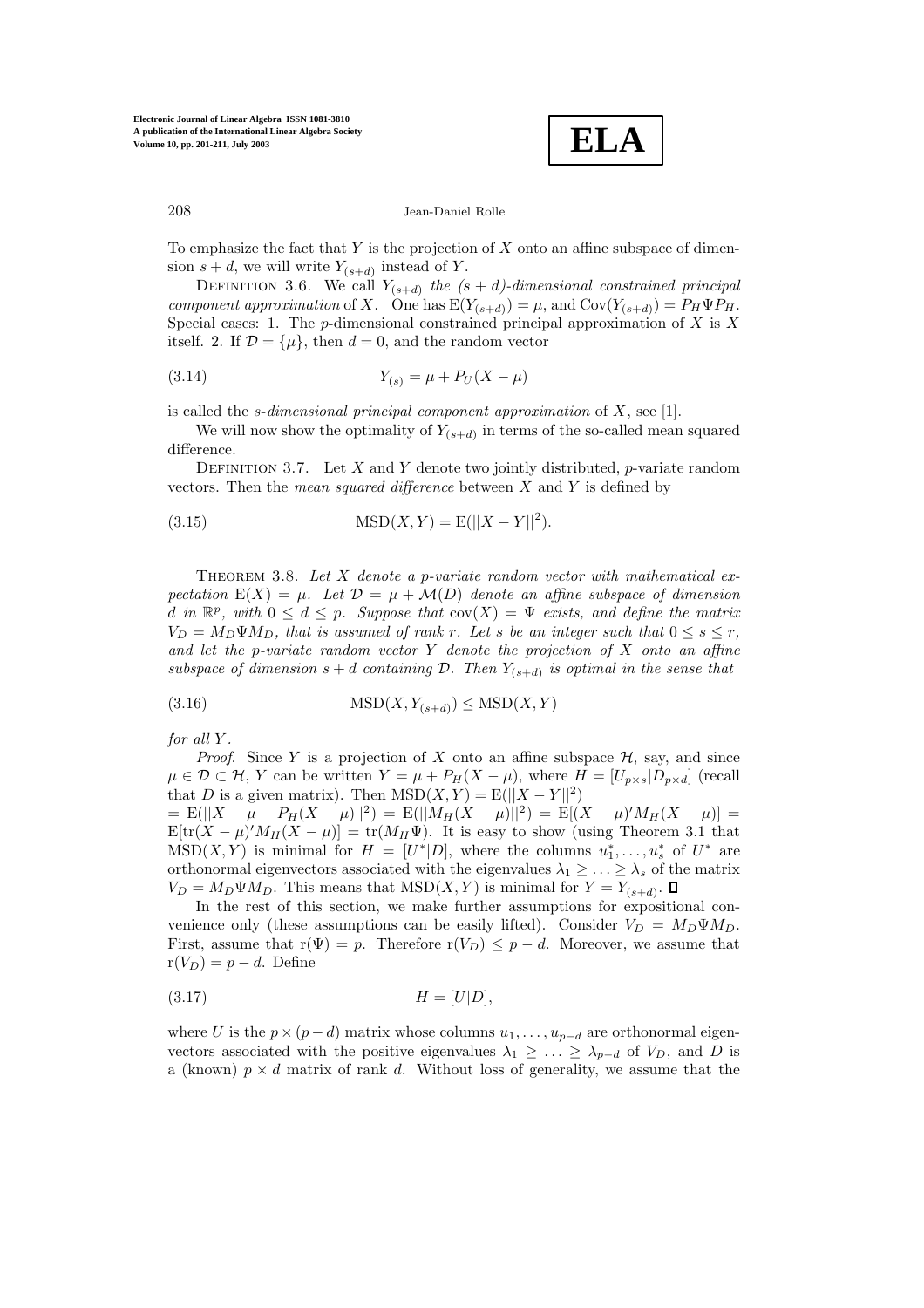

columns of D are orthonormal. Thus H is an orthogonal  $p \times p$  matrix. We are now ready for the following definition:

DEFINITION 3.9. Let X denote a p-variate random vector with mathematical expectation  $E(X) = \mu$  and covariance matrix  $cov(X) = \Psi$ . We call the p jointly distributed random variables

(3.18) 
$$
W = \begin{bmatrix} W_U \\ W_D \end{bmatrix} = H'(X - \mu)
$$

the *constrained linear principal components* of X, where  $W_U = U'(X - \mu)$  $(w_1,\ldots,w_{p-d})'$ , and where  $\overline{W}_D = D'(X-\mu) = (w_{p-d+1},\ldots,w_p)'$  is the vector of the constraints. The sample version of (3.18) is obtained by substituting the sample mean vector and the sample covariance matrix for their theoretical counterparts. By definition, the constraints will be retained in any analysis. The components that will be discarded in a particular analysis are the last entries of  $W_U$ , i.e., the constrained principal components corresponding to small eigenvalues of  $V_D$ . Note that the constrained principal component analysis generalizes the use of the so-called rotated principal components (see [6]).

As (unconstrained) linear principal component analysis is optimal in terms of variance maximization, introduction of *a priori* constraints – that can be very useful, see examples below – will generally imply some loss of optimality. We now give a measure for the loss of optimality induced by the constraints. The following lemma, which may be proved by simple arguments, will help us to define such a measure.

Lemma 3.10. *Let* X *denote a* p*-variate random vector with mathematical expectation*  $E(X) = \mu$  *and covariance matrix*  $\Psi$ *. Let the p-variate random vector* Q *denote the projection of* X *onto an affine v*-dimensional subspace  $V$  ( $0 \le v \le p$ ) containing µ*. Then*

(3.19) 
$$
MSD(X,\mu) = MSD(Q,\mu) + MSD(X,Q).
$$

Note that the match of (3.19) at the sample level is

(3.20) 
$$
I(C_X,\overline{x}) = I(C_X^*,\overline{x}) + I(C_X,\mathcal{V}),
$$

where  $\mathcal{C}_X$  is the cloud of points  $x_i$  formed by the rows  $(x_i')$  of the  $n \times p$  matrix collecting the values of  $X_1, \ldots, X_p$  on n individuals,  $\overline{x}$  is the sample mean  $\sum_{i=1}^n x_i/n$ ,  $\mathcal V$  is an affine v-dimensional subspace of  $\mathbb{R}^p$  containing  $\overline{x}$ , and  $\mathcal{C}_X^*$  is the cloud formed by the points of  $\mathcal{C}_X$  projected onto  $\mathcal{V}$ .

Recall that we have assumed here, for expositional convenience, that  $r(V_D)$  =  $p-d$ . Suppose that we keep s constrained linear principal components of X in a particular analysis, where  $1 \leq s \leq p-d$ . Define  $H = [U_{p \times s} | D_{p \times d}]$ , where the columns of U are orthonormal eigenvectors of  $V_D$  associated with the s largest eigenvalues of this matrix. On the other hand, define  $V = [v_1 | \dots | v_{s+d}]$ , where  $v_1, \dots, v_{s+d}$  are orthonormal eigenvectors of  $\Psi$  associated with the eigenvalues  $\eta_1 \geq \ldots \geq \eta_{s+d}$  of  $\Psi$ . To ensure unicity of  $P_V$ , we assume moreover  $\eta_{s+d} > \eta_{s+d+1}$ . Let  $Y_{(s+d)} = \mu + P_H(X - \mu)$  denote the  $(s+d)$ -dimensional constrained principal component approximation of X, and let  $Y = \mu + P_V(X - \mu)$  be the (unconstrained)  $(s + d)$ -dimensional principal component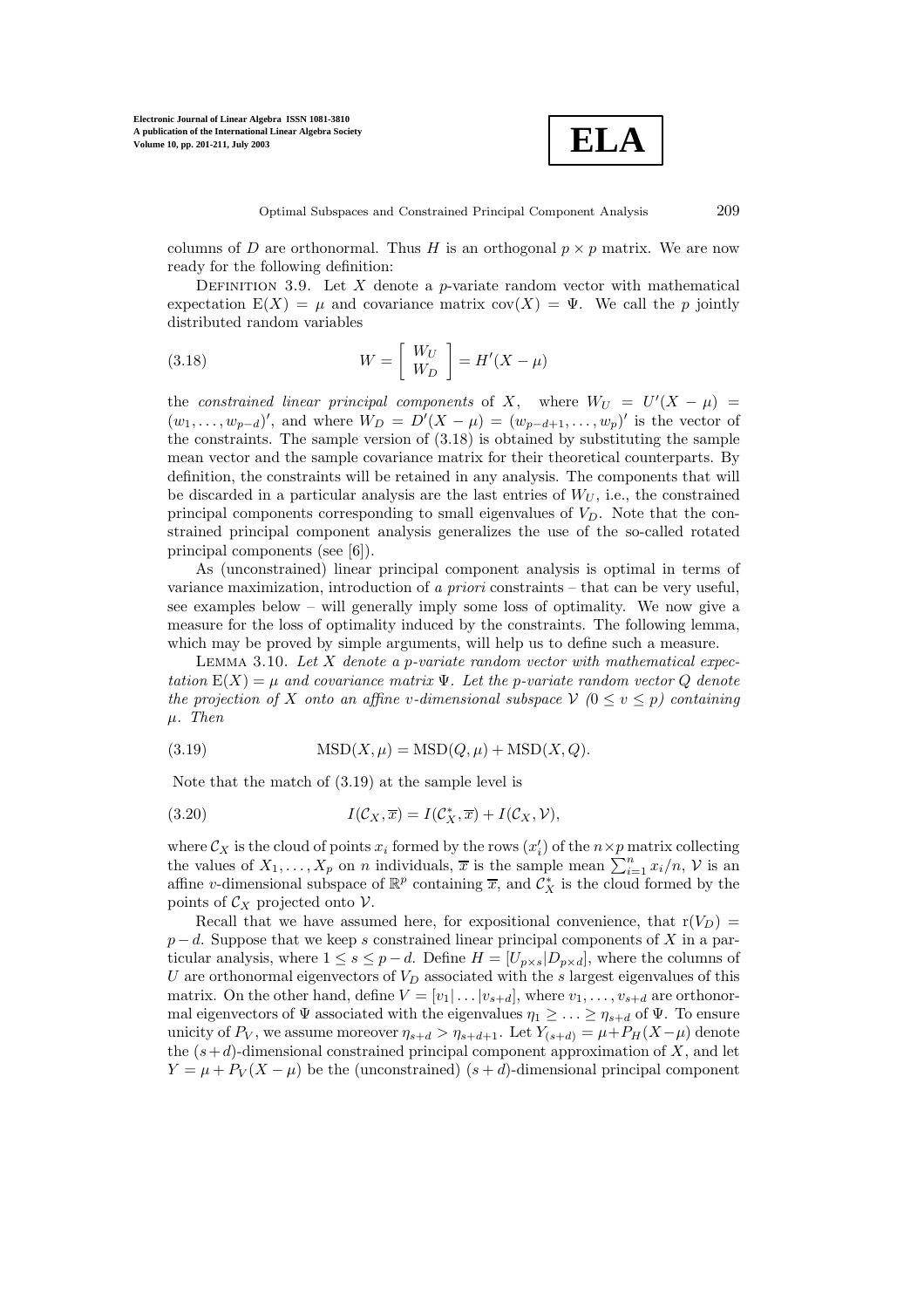**ELA**

approximation of X. That is,  $Y_{(s+d)}$  is the projection of X onto the affine subspace  $\mathcal{H} = \mu + \mathcal{M}(H)$ , whereas Y is the projection of X onto  $\mathcal{V} = \mu + \mathcal{M}(V)$ . Both  $\mathcal{H}$  and V have dimension  $s + d$ . Consider the identity (3.19). It is well known, and it may be readily shown, that Y is optimal in the sense that  $\text{MSD}(Y,\mu) \geq \text{MSD}(Q,\mu)$  for all projection Q of X onto a  $(s+d)$ -dimensional affine subspace of  $\mathbb{R}^p$  containing  $\mu$ . Notably, we see that  $\text{MSD}(Y,\mu) \geq \text{MSD}(Y_{(s+d)},\mu)$ , and that  $\text{MSD}(Y,\mu) - \text{MSD}(Y_{(s+d)},\mu)$  measures the amount of variance lost when constrained principal component analysis is used instead of usual principal component analysis with  $s + d$  principal axes. We define the relative loss of optimality due to the constraints as

(3.21) 
$$
L_{(s+d)} = \frac{\text{MSD}(Y,\mu) - \text{MSD}(Y_{(s+d)},\mu)}{\text{MSD}(Y,\mu)} = \frac{\text{tr}(P_V \Psi) - \text{tr}(P_H \Psi)}{\text{tr}(P_V \Psi)}.
$$

A natural estimator  $\hat{L}_{(s+d)}$  is obtained by replacing  $\Psi$  by its sample counterpart C, or by any other estimate of  $\Psi$ :

(3.22) 
$$
\hat{L}_{(s+d)} = \frac{\text{tr}(P_V C) - \text{tr}(P_H C)}{\text{tr}(P_V C)}.
$$

An example where  $\hat{L}_{(s+d)} = 0$  is the *rotated principal components* technique, see [2], [3] and [4], a special case of constrained principal component analysis, in which  $W_U$ in (3.18) is invariant in the sense that it is the vector of usual principal components. There is no loss of optimality (i.e.,  $L_{(s+d)} = 0$  in (3.22) when rotation of factors is performed, as noted by Rencher (1998, p. 360).

We do not propose here constrained principal component analysis as a monolithic method, but as a useful exploratory tool that can be applied in a variety of domains. For example, if some of the  $p$ -variate observations are known to belong to groups, we may use the group information by forcing an axis to discriminate between the groups (in that case  $\mathcal D$  would be the first discriminant axis), and then perform the constrained principal component analysis described above, to grasp as much variance as possible in the remaining axes. Although we remain here mainly at the descriptive level, we believe that a test of the hypothesis  $tr(P_V - P_H)\Psi = 0$  may be developed (see equation (3.21)). Low value of  $\hat{L}_{(s+d)}$  may mean that there is no significant contradiction between the constraints and the data, i.e., that sample variation is large enough to encompass the constraints. A related question it to test the hypothesis that an eigenvector of  $\Psi$  has a particular value,  $H_0 : v_j = v_{j0}$ , versus  $H_1 : v_j \neq v_{j0}$ . This can be used to test the hypothesis that an eigenvector does not differ significantly from some simplified form.

**4. Conclusion.** In this paper, an optimal subspace problem directly related to constrained principal component analysis is solved. The result is interesting *per se*. The approach - mainly geometrical and directed towards data analysis - yields a natural exploratory tool and allows to define a measure of the relative loss of optimality following the introduction of constraints.